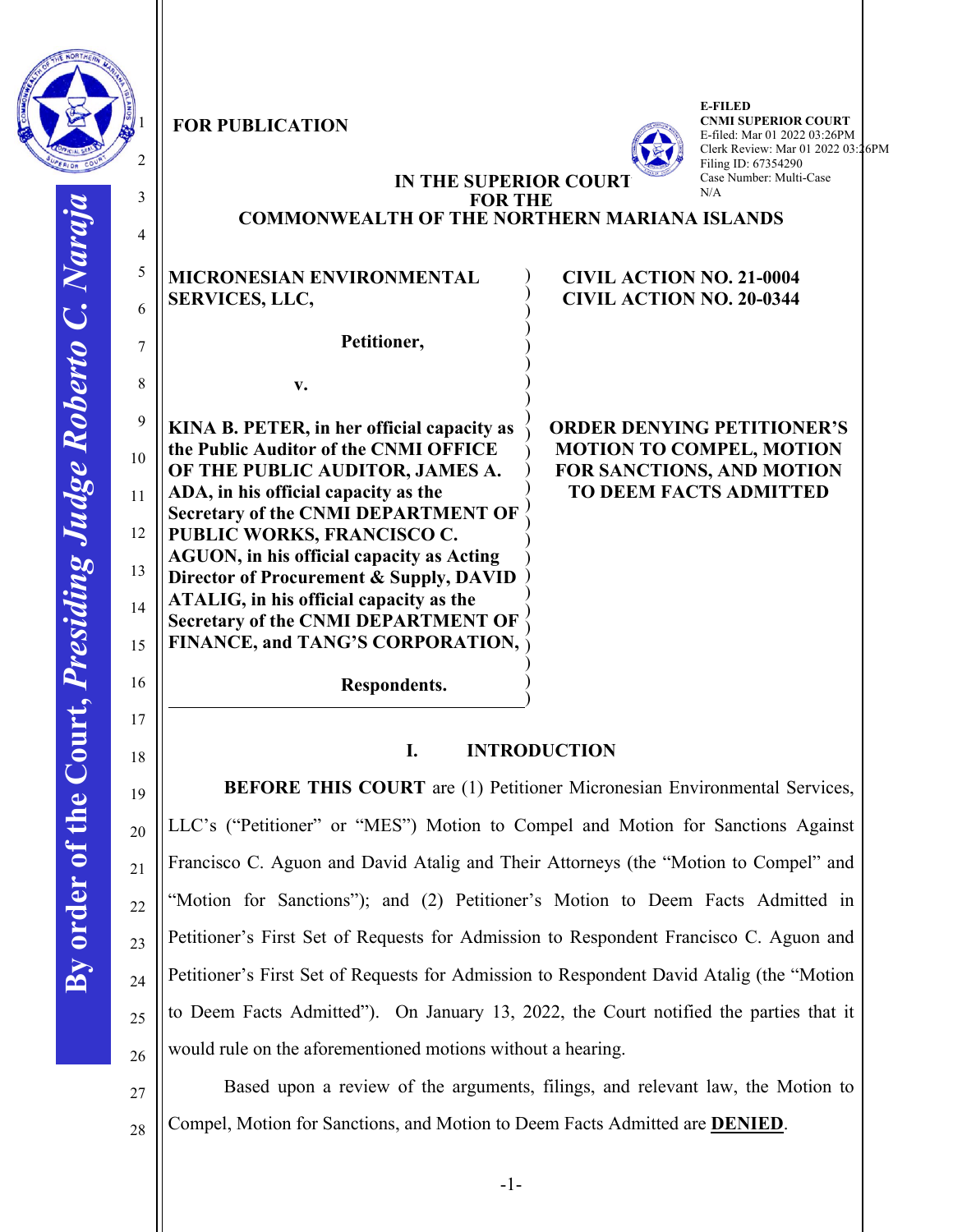#### **II. PROCEDURAL BACKGROUND**

1

2 3 4 5 6 7 8 9 The parties appeared before the Court on October 13, 2021, for a status conference, following which the Court entered an order dated December 9, 2021 (the "December 9 Order"). *See* Order from October 13, 2921 Case Status Conference (filed December 9, 2021). In the December 9 Order, the Court ruled that it would hold a limited evidentiary hearing on Petitioner's newfound allegations that there were irregularities in the procurement process and that certain data relied upon by the Procurement and Supply ("P&S") Director in his ruling were not yet in the record. *Id*. at 2. The Court ordered Petitioner to "submit a list of the evidence it contends is not in the Record. . ." *Id*.

10 11 12 13 14 15 16 Petitioner did not submit a list of evidence of irregularities in the procurement process and data relied upon by the P&S Director that it contends is not in the record. Instead, on November 16, 2021, Petitioner propounded Rule 26 discovery requests on Respondents Francisco C. Aguon and David Atalig (the "Commonwealth"), which included a total of 16 requests for production, 34 interrogatories, and 19 requests for admission. *See* Ex. 1-4 to Motion to Compel and Motion for Sanctions (filed December 31, 2021); Ex. 1-2 to Motion to Deem Facts Admitted (filed December 31, 2021).

17 18 19 20 21 22 On December 17, 2021, the Commonwealth filed a Request for Clarification asking the Court to clarify whether, by its December 9 Order, it was allowing the parties to propound Rule 26 discovery requests in this action. *See* Respondents' Request for Clarification (filed December 17, 2021) at 3. The Commonwealth did not answer Petitioner's discovery requests. Petitioner thereafter filed its Motion to Compel, Motion for Sanctions, and Motion to Deem Facts Admitted on December 31, 2021.

23 24 25 26 27 28 Petitioner also filed an opposition to the Commonwealth's Request for Clarification. *See* Petitioner's Opposition to Request for Clarification (filed January 4, 2022). The Commonwealth filed oppositions to Petitioner's Motion to Compel, Motion for Sanctions, and Motion to Deem Facts Admitted. *See* Respondents' Opposition to Petitioner's Motion to Compel and Motion for Sanctions (filed January 14, 2022); Respondents' Opposition to Petitioner's Motion to Deem Facts Admitted (filed January 14,

-2-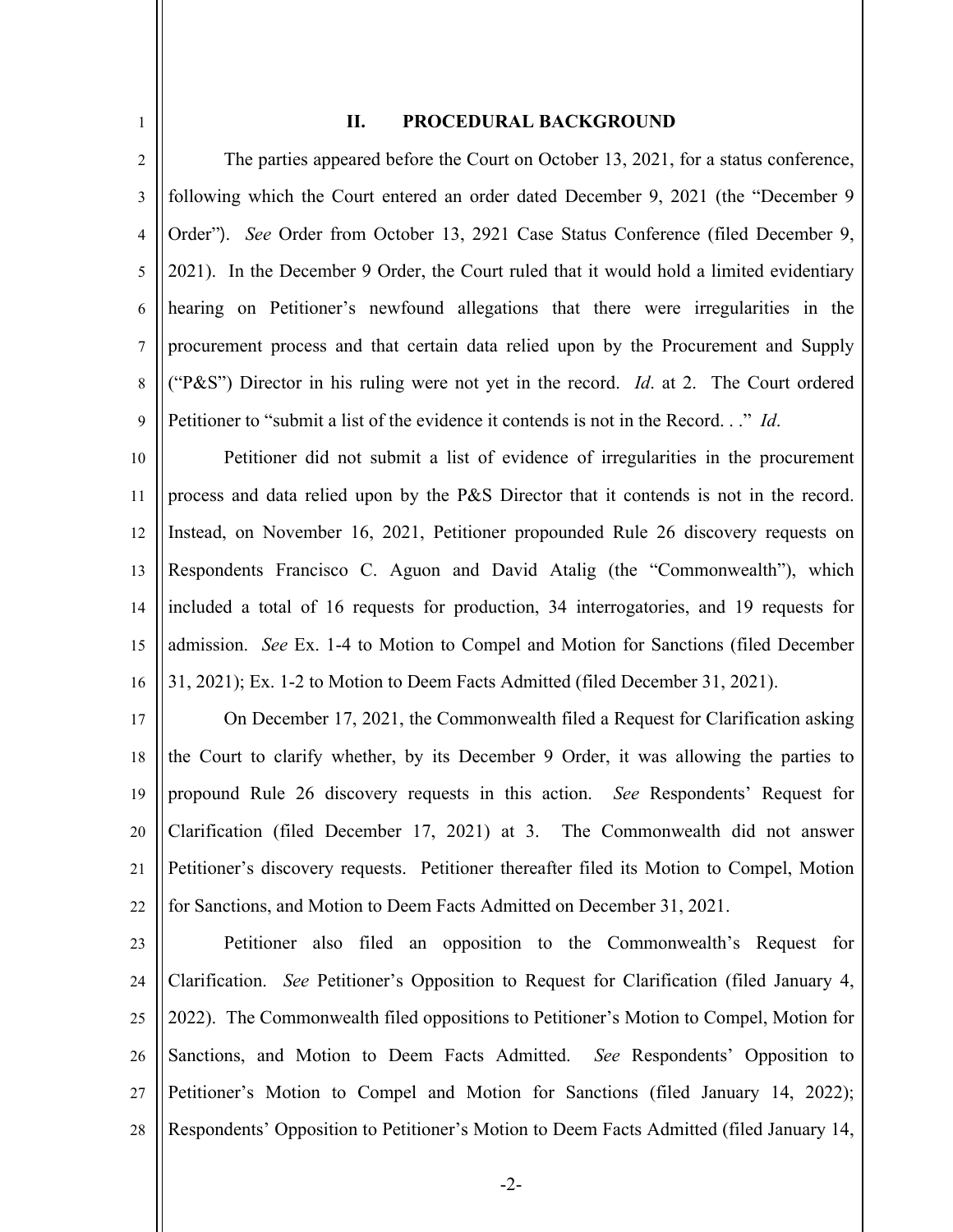1 2 3 2022). On January 13, 2022, the Court notified the parties that it would rule on the motions without a hearing. *See* Notice to Decide Pending Motions . . . Without a Hearing (filed January 13, 2022).

4

#### **III. LEGAL STANDARD**

5 6 7 8 9 10 11 12 Pursuant to the Administrative Procedure Act ("APA"), in administrative appeals cases such as this one, "the reviewing court shall decide all relevant questions of law, interpret constitutional and statutory provisions, and determine the meaning or applicability of the terms of an agency action."  $1 \text{ CMC } \S$  9112(f). "In making the forgoing determination, the court shall review the whole record or those parts of it cited by a party" in order to "compel agency action unlawfully withheld" or to "hold unlawful and set aside agency action, findings, and conclusions found to be . . . [a]rbitrary, capricious, an abuse of discretion, or otherwise not in accordance with law." *Id*.

13 14 15 16 17 18 19 20 21 22 Rule 2(g)(2) of the Commonwealth Rules of Procedure for Administrative Appeals allows the trial court to consider motions submitted by the parties "on a case by case basis," excluding motions for summary judgment. NMI R. P. Admin. App. 2(g)(2). Under Rule 2(g), "[a]ll motions are governed by the Commonwealth Rules of Civil Procedure" except where the Commonwealth Rules of Procedure for Administrative Appeals conflict with the Commonwealth Rules of Civil Procedure, in which case the former shall govern. NMI R. P. Admin. App. 2(g). Neither the APA nor the Commonwealth Rules of Procedure for Administrative Appeals contains any provision providing for discovery in administrative appeals cases before a Superior Court judge. *See generally* 1 CMC §§ 9100 *et seq.*; NMI R. P. Admin. App.

23

### **IV. DISCUSSION**

24 25 26 27 28 In its Motion to Compel, Petitioner takes the position that it is permitted to obtain discovery relevant to its claims, i.e., its newfound allegations that there were irregularities in the procurement process and that certain data relied upon by the P&S Director in his ruling were not yet in the record. Mot. to Compel at 8. The Commonwealth takes the position that Rule 26 discovery is not appropriate in this case because "[g]enerally, judicial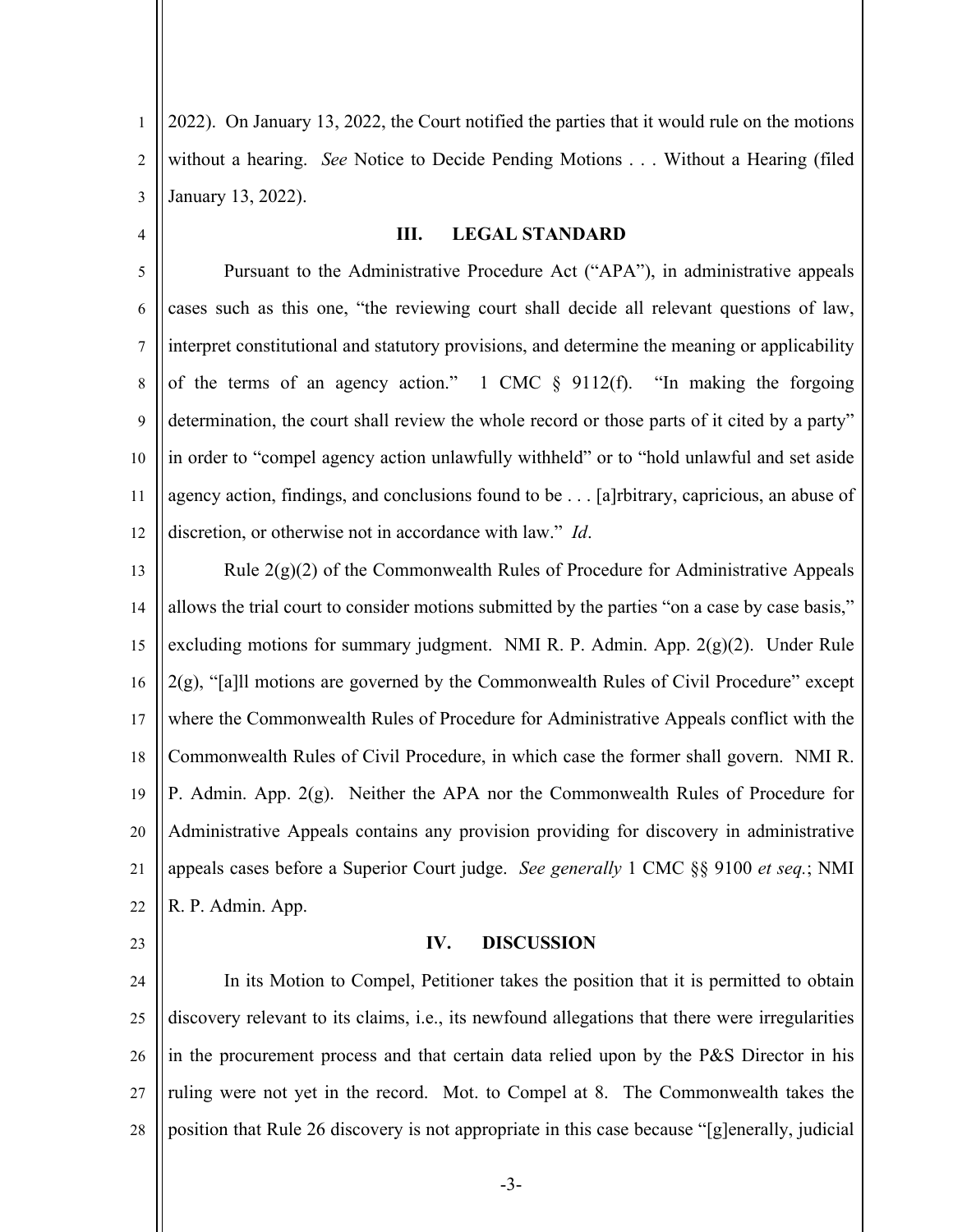2 3 review of agency action is limited to review of the administrative record." Opp. to Motion to Compel at 4 (citing *Animal Def. Council v. Hodel*, 840 F.2d 1432, 1436 (9th Cir. 1988) *amended*, 867 F.2d 1244 (9th Cir. 1989)).

4

5

7

8

9

10

11

1

6 The Commonwealth is correct that, generally, "the focal point for judicial review should be the administrative record already in existence, not some new record made initially in the reviewing court." Opp. to Motion to Compel at 5 (citing *Camp v. Pitts*, 411 U.S. 138, 142 (1973)). Although "certain circumstances *may* justify expanding review beyond the record or permitting discovery," including, for example, "when it appears the agency has relied on documents or materials not included in the record," the Court finds that Rule 26 discovery is not appropriate in this case.<sup>1</sup> *See Hodel*, 840 F.2d at 1436 (emphasis added).

12 13 14 15 16 17 18 First, neither party has identified any controlling NMI Supreme Court case law addressing the issue of whether Rule 26 discovery is allowed in administrative appeals cases before the Superior Court, and this Court is not aware of any. Both the APA and the Commonwealth Rules of Procedure for Administrative Appeals are silent as to discovery, and Rule  $26(a)(1)(B)(i)$  of the NMI Rules of Civil Procedure expressly exempts from initial disclosure any "action for review on an administrative record." NMI R. Civ. P.  $26(a)(1)(B)(i)$ .

19 20 21 22 Second, Petitioner admits that it "intended to propound discovery to prepare for the evidentiary hearing." *See* Opp. to Request for Clarification at 2. In its opposition to the Commonwealth's Request for Clarification, Petitioner confirmed that the evidence it contends was not included in the administrative record consists of the following:

- 23
- 24 25

<sup>26</sup> 27 28 <sup>1</sup> Petitioner also argues that the Respondents should not be allowed to benefit from discovery on the one hand while precluding Petitioner from conducting its own discovery on the other hand. *See* Opp. to Request for Clarification at 5-6. This is in reference to Tang's Corporation's deposition of an MES corporate representative on November 30, 2021. *Id*. However, Petitioner failed to seek a protective order or any other intervention from this Court.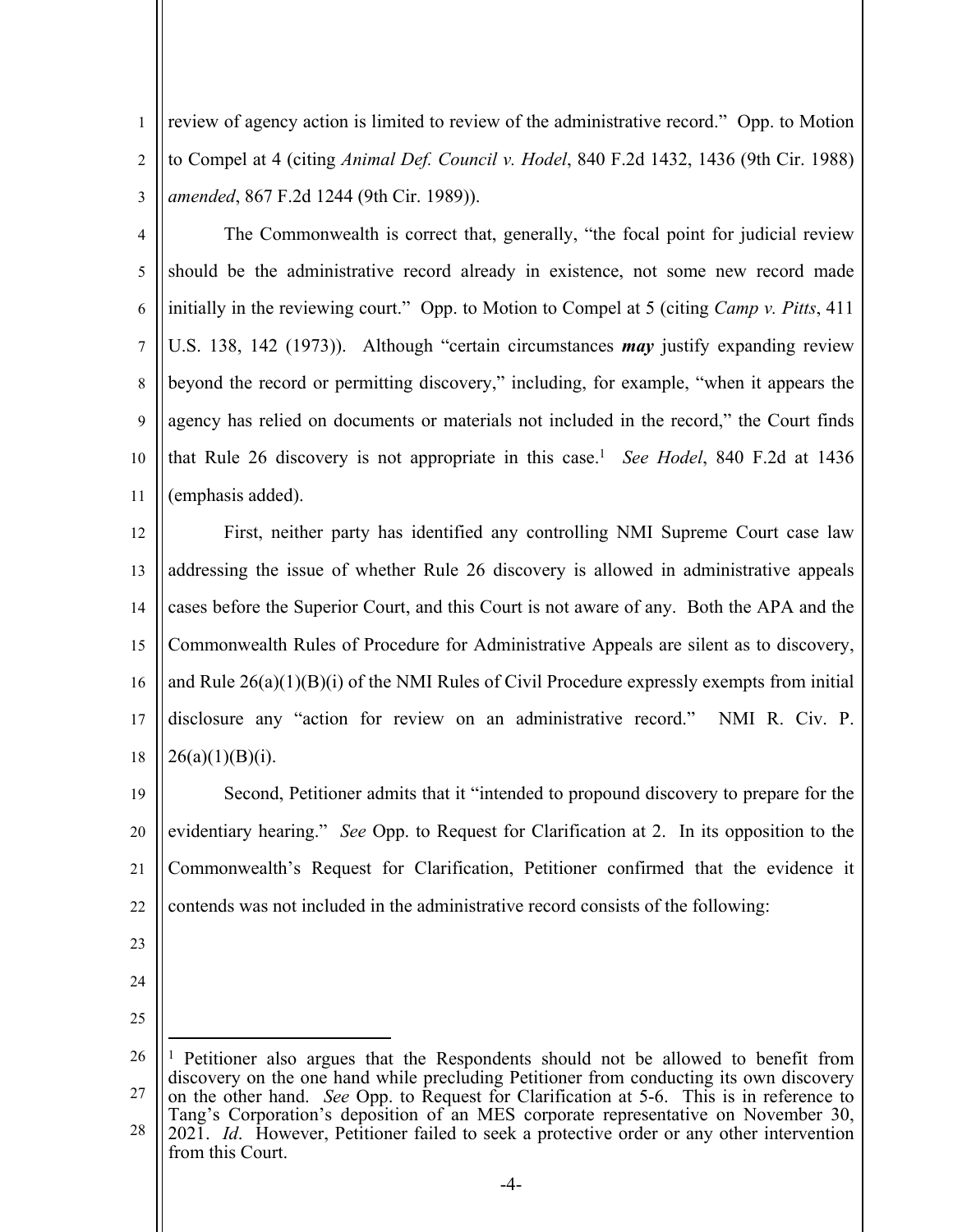| 1              | (1) Evidence relating to whether ratification of the contract was ever considered by<br>the P&S Director, and if not, why not;                                                                                 |
|----------------|----------------------------------------------------------------------------------------------------------------------------------------------------------------------------------------------------------------|
| $\overline{2}$ | (2) Evidence relating to what effect the OPA investigation had on the Protest<br>Decision; and                                                                                                                 |
| 3              | (3) Evidence relating to whether potential ethical issues existed with regard to the                                                                                                                           |
| 4<br>5         | agencies at issue being represented by Assistant Attorneys General all in one<br>office and subject to the overall supervision of the CNMI Attorney General, and<br>if so, its impact on the Protest Decision. |
| 6              | See id. at 2-3.                                                                                                                                                                                                |
| 7              | This Court has already vacated its prior orders allowing an evidentiary hearing due                                                                                                                            |
| 8              | to a clear error of law. See Order Vacating the Court's May 3, 2021 and Dec. 9, 2021                                                                                                                           |
| 9              | Orders (filed January 18, 2022). In its January 18, 2022 Order, the Court found that                                                                                                                           |
| 10             | Petitioner's request for an evidentiary hearing was time-barred and, further, that the                                                                                                                         |
| 11             | grounds raised by Petitioner for its request for an evidentiary hearing did not comply with                                                                                                                    |
| 12             | NMI R. P. Admin. App. 6(a), which allows a reviewing court to conduct a limited                                                                                                                                |
| 13             | evidentiary hearing only on the basis of "irregularities in the procedure before the agency                                                                                                                    |
| 14             | not shown on the record." See NMI R. P. Admin. App. 6(a). The Court found as follows:                                                                                                                          |
| 15             | These are not irregularities in the procurement procedure. Petitioner's first                                                                                                                                  |
| 16             | basis for an evidentiary hearing is already addressed in the existing<br>administrative record, specifically in the Department of Finance Division of                                                          |
| 17             | Procurement Services Director's Report. See generally Exhibit 1 to<br>Petitioner's second basis for an evidentiary hearing-to hear<br>Petition.                                                                |
| 18             | evidence on what effect the OPA investigation had, if any, on the Protest<br>Decision—does not constitute an irregularity in the procurement procedure                                                         |
| 19             | or bid process, and nevertheless would be an exercise in futility given that<br>the OPA investigation is strictly confidential by statute. It is extremely                                                     |
| 20             | unlikely that any new relevant evidence will be uncovered by a probing into<br>the subject. Finally, Petitioner's third basis for an evidentiary hearing is                                                    |
| 21             | entirely irrelevant and does not constitute an irregularity in the underlying<br>procurement process because the agencies' representation by the Office of                                                     |
| 22             | the Attorney General in this case occurred <i>after</i> the Protest Decision on<br>appeal. The Court cautions Petitioner that evidentiary hearings are not an                                                  |
| 23             | appropriate vehicle for discovery fishing expeditions.                                                                                                                                                         |
| 24             | See Order  Vacating the Court's May 3, 2021 and Dec. 9, 2021 Orders at 7.                                                                                                                                      |
| 25             | The Court finds that even if discovery were allowed in this administrative appeal,                                                                                                                             |
| 26             | the need for discovery was mooted when the Court vacated the evidentiary hearing for                                                                                                                           |
| 27             | noncompliance with NMI R. P. Admin. App. 6(a). Accordingly, Petitioner's Motion to                                                                                                                             |
| 28             | Compel, Motion for Sanctions, and Motion to Deem Facts Admitted are <b>DENIED</b> .                                                                                                                            |
|                |                                                                                                                                                                                                                |